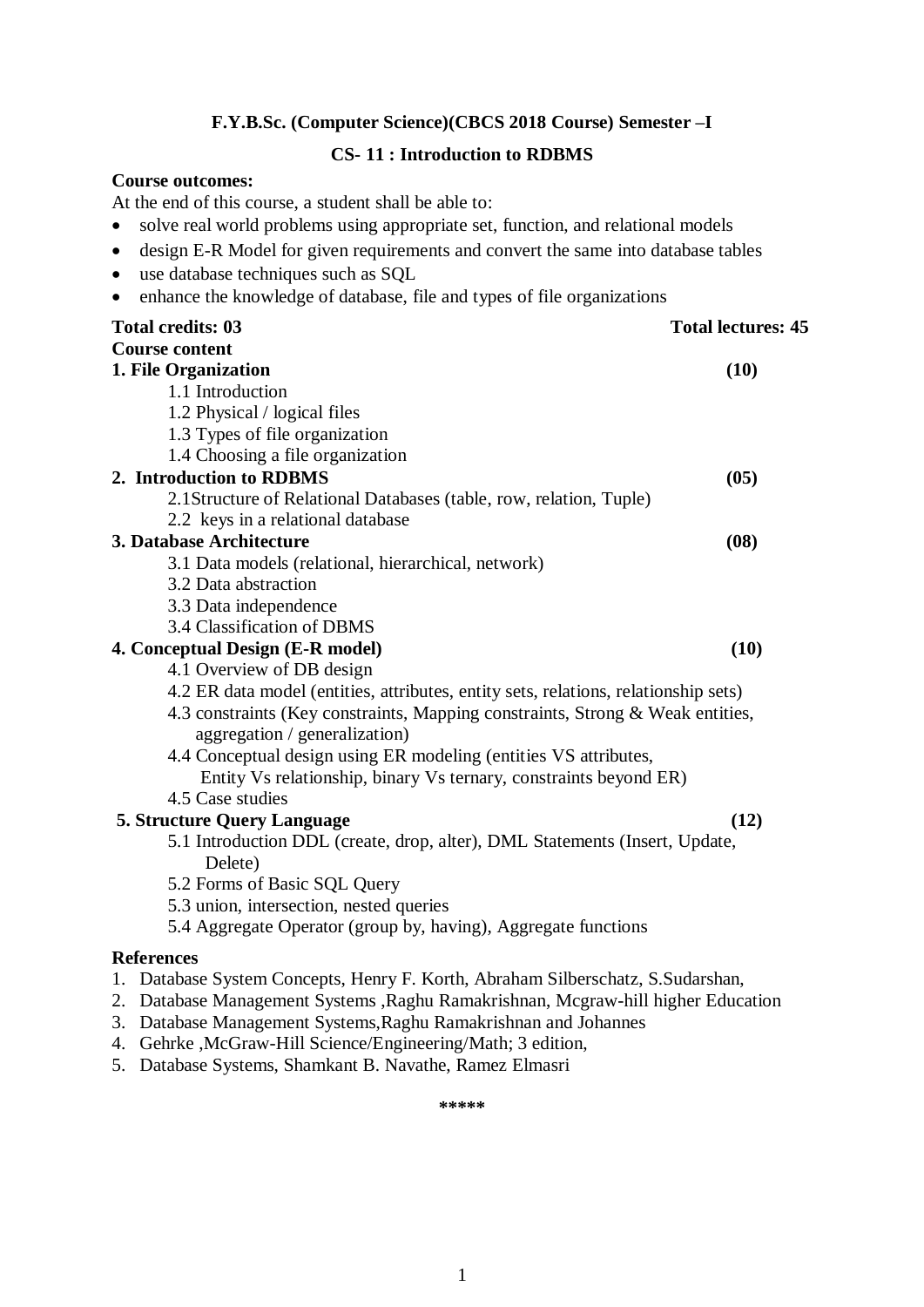### **F.Y.B.Sc. (Computer Science) (CBCS 2018 Course) Semester –I**

### **CS-12 : Programming in C - I**

### **Course Outcomes:**

At the end of this course, a student shall be able to:

- design the algorithms and draw flowcharts for solving mathematical and engineering problems.
- demonstrate an understanding of computer programming language concepts.
- develop C programs using data types, operators and various loops.
- design and develop Computer programs, analyze, and interprets the concept of pointers, declarations, initialization, operations on pointers and their usage.

## **Course content**

### **1. Introduction (5)**

Introduction to problem solving, Program development process, algorithms, Flowchart , Introduction to programming languages (High level, low level , machine)compiler, interpreter, assembler, linker, loader.

### **2. Introduction to C language (10)**

Structured programming concept, benefits of structured programming, History of C language, Importance of C, Basic Structure of C program, scope, features, objectives and application areas, writing and executing a C program, benefits of structure programming.

### **3. C fundamentals (08)**

Character set, C tokens, keywords, identifiers, variables, constants, operators(arithmetic, relational, logical ,special and other), expressions, data types, statements, Managing I/O operations.

### **4. Control structures (12)**

Introduction, Basic control structures (sequence, selection/decision making Statement, Iterative statements, jump statements. etc.)

### **5. Functions (10)**

Introduction, Standard functions, need for user defined functions , advantages of functions, how to write function, calling a function, Passing parameters, methods of passing arguments, recursion, storage Classes and its scope rules**.** 

### **References**

- Programming in  $C$  by  $S$ . Kohan
- Born to code in C by H. Schildt
- The art of C by H. Schildt
- C programming by Kerninghan & Richie by 2 nd edition
- Let us C by Yashwant Kanetkar
- C programming by E. Balaguruswami

\*\*\*\*\*

### **Total credits: 03 Total lectures: 45**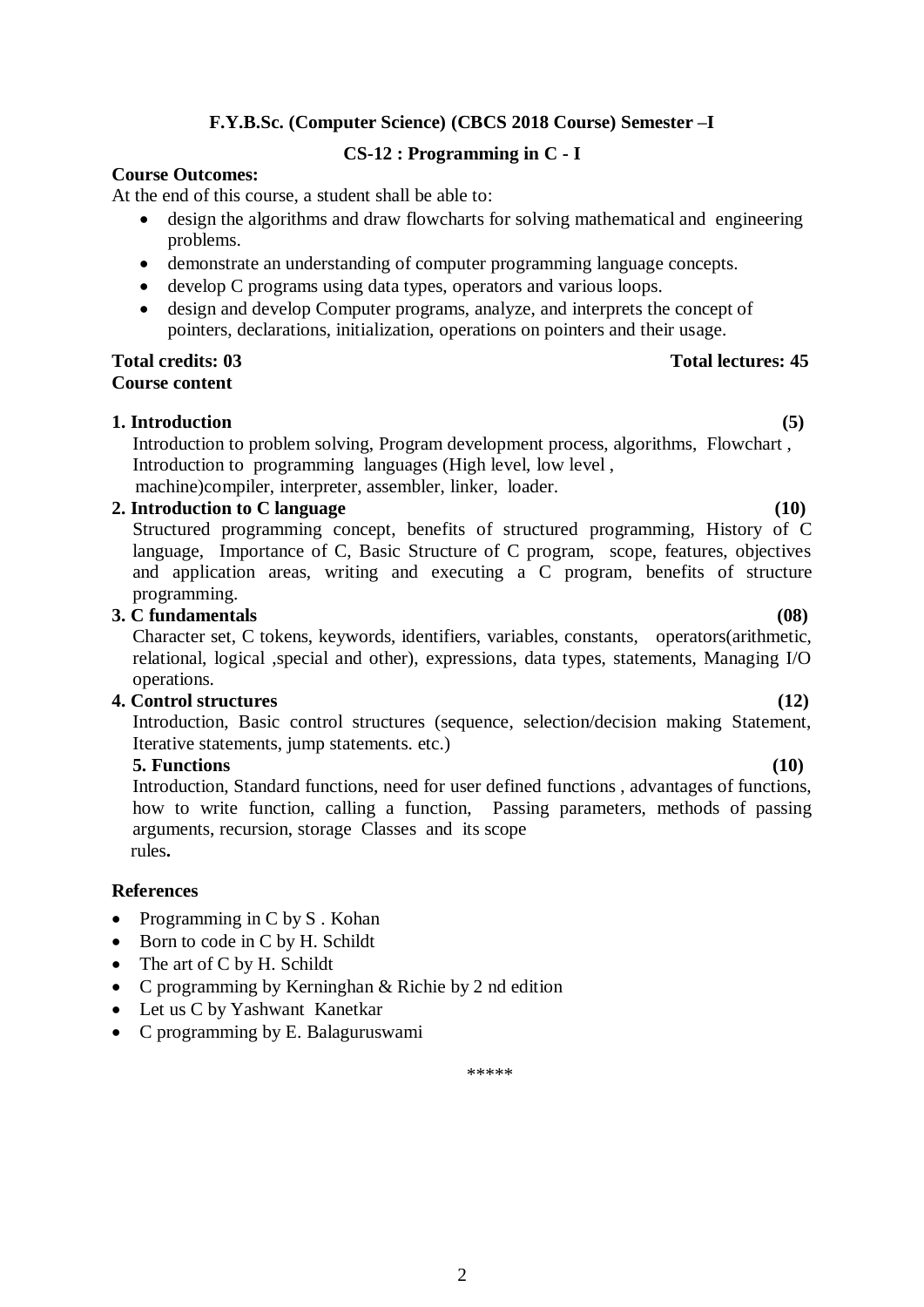### **F.Y.B.Sc. (Computer Science) (CBCS 2018 Course) Semester -I**

### **CS-13: Mathematical Foundation of Computer Science**

### **Course** Outcomes

At the end of this course, a student shall be able to:

- understand tautology, predicates and quantifiers.
- draw Hasse diagrams, example of lattices and it's types.
- apply counting principles, applications of Pigeonhole principle, permutation and combination to determine probability.
- solve recurrence relation for finding total solution with the help of homogenous solution and particular solution.

### **Total credits: 03 Total lectures: 45**

### **Course content**

### **Unit 1: Logic (12)**

- **1.1** Revision: Propositional Logic, Propositional Equivalences.
- **1.2** Predicates and Quantifiers: Predicate, *n*-Place Predicate or, n-ary Predicate, Quantification and Quantifiers, Universal Quantifier, Existential Quantifier, Quantifiers with restricted domains, Logical Equivalences involving Quantifiers.
- **1.3** Rules of Inference: Argument in propositional Logic, Validity Argument (Direct and Indirect methods), Rules of Inference for Propositional Logic, Building Arguments.

### **Unit 2: Lattices and Boolean Algebra (12)**

- **2.1** Poset, Hasse diagram.
- **2.2** Lattice, Complemented lattice, Bounded lattice and Distributive lattice.
- **2.3** Boolean Functions: Introduction, Boolean variable, Boolean Function of degree n, Boolean identities, Definition of Boolean Algebra.
- **2.4** Representation of Boolean Functions : Minterm, Maxterm Disjunctive normal form, Conjunctive normal Form.

### **Unit 3: Counting Principles (11)**

- **3.1** Cardinality of a Set: finite set, countable and uncountable sets.
- **3.2** Basics of Counting: The Product Rule, The Sum Rule, The Inclusion-Exclusion Principle.
- **3.3** The Pigeonhole Principle: Statement, The Generalized Pigeonhole Principle, Its Applications.
- **3.4** Generalized Permutations and Combinations: Permutation and Combination with Repetitions, Permutations with Indistinguishable Objects, Distributing objects into boxes: Distinguishable objects and distinguishable boxes, Indistinguishable objects and distinguishable boxes, Distinguishable objects and Indistinguishable boxes, Indistinguishable objects and Indistinguishable boxes

### **Unit 4: Recurrence Relations (10)**

- **4.1** Recurrence Relations : Introduction, Formation.
- **4.2** Linear Recurrence Relations with constant coefficients.
- **4.3** Homogeneous Solutions. **4.4** Particular Solutions. **4.5** Total Solutions.

### **Reference Books:**

- 1. Kenneth Rosen, Discrete Mathematics and It's Applications (Tata McGraw Hill)
- 2. C. L. Liu ,Elements of Discrete Mathematics, (Tata McGraw Hill)
- 3. S.R. Patil, R.S.Bhamare, M.D.Bhagat, D.M.Pandhare, S.M Waingade, N.M Phatangare; Discrete Mathematics; Nirali Prakashan, 1998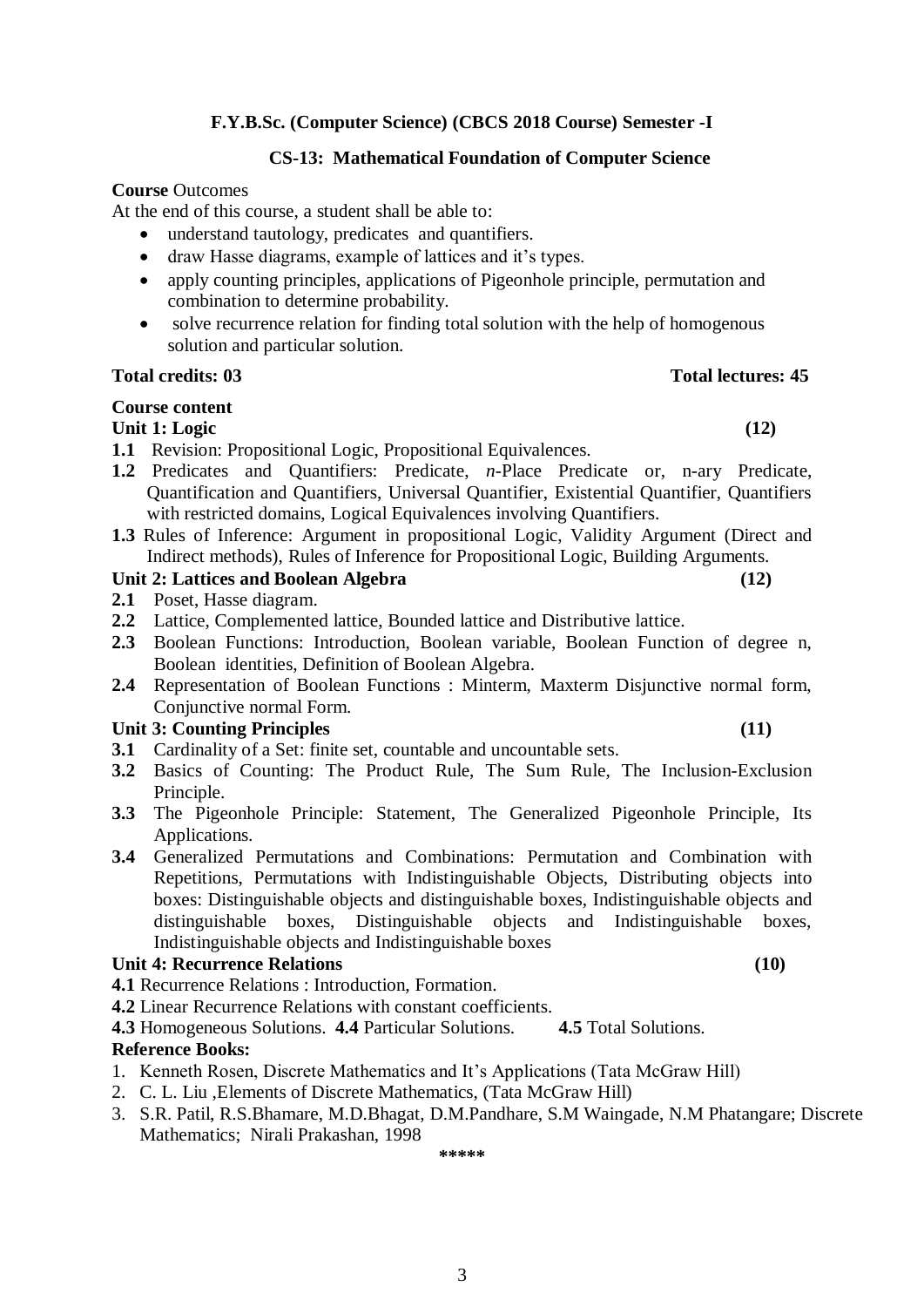4

### **F.Y.B.Sc. (Computer Science)(CBCS 2018 Course) Semester-I**

### **CS-14 : Algebra-I**

### **Course Outcomes:**

At the end of this course, a Student shall be able to:

- understand the concepts of sets, relations, functions, equivalence class and types of functions.
- find transitive closure with the help of Warshall's algorithm.
- understand integers, g.c.d., l.c.m. Concept of Division algorithm and obtain g.c.d by Division algorithm.
- understand coding, decoding, error detection and correction.
- understand the concepts of complex numbers, modulus and argument of complex numbers and solution of equations by using DeMoivre's theorem.

### **Total credits: 03 Total lectures: 45**

### **Course content**

### Unit 1: Relations and functions (12)

- **(1.1)** Ordered pairs, Cartesian product of Sets.
- **(1.2)** Relations, types of relations, equivalence relations. Partial orderings.
- **(1.3)** Equivalence Class, properties and partition of a set.
- **(1.4)** Transitive closure and Warshall's Algorithm.
- **(1.5)** Digraphs of relations, matrix representation and composition of relations.
- **(1.6)** Definition of function as relation, types of functions (one-one, onto and bijective)

### Unit 2: Divisibility in Integers (15)

- **(3.1)** Well ordering principle
- **(3.2)** First and second Principle of Mathematical Induction, Examples
- **(3.3)** Division Algorithm (without proof)
- **(3.4)** Divisibility and its properties, prime numbers.
- **(3.5)** Definition G.C.D and L.C.M., Expressing G.C.D. of two integers as a linear combination of the two integers. **(3.6)** Euclidean Algorithm (Without proof).
- **(3.7)** Relatively prime integers, Euclid are Lemma and its generalization.
- **(3.8)** Congruence relations and its properties, Residue Classes: Definition, Examples: Z<sub>n</sub>,  $+$ , X),  $Z_n$  is a field iff n is prime, addition and multiplication modulo n and composition tables
- **(3.9)** Euler's and Fermat's Theorems. (Without proof).Examples
- **Unit 3: Coding Theory, Automata Theory and Languages, Group Codes (08)**
	- **(3.1)** Coding of binary information and error detection
	- **(3.2)** Decoding and error correction **(3.3)** Linear codes, parity check
	- **(3.4)** Generator matrix ,examples of coset leader

### Unit 4: Complex Numbers (10)

- **(4.1)** Revision: Addition, Subtraction, Multiplication, Conjugate, Division
- **(4.2)** Modulus and Argument of Complex number, Geometric Representation
- **(4.3)** Polar form and it's properties **(4.4)** DeMoivre's theorem and it's applications
- **(4.5)** Solution of equations by using DeMoivre's theorem

### *Text Books:*

- 1. S.R. Patil, R.S.Bhamare, M.D.Bhagat, D.M.Pandhare, S.M Waingade, N.M Phatangare; Discrete Mathematics; Nirali Prakashan, 1998
- 2. M.D.Bhopatkar, C.S.Nimkar, S.Joglekar; Algebra; Vision Publications,1998.
- 3. S.R. Patil, R.S.Bhamare, M.D.Bhagat, D.M.Pandhare; Algebra; Nirali Prakashan, 1998.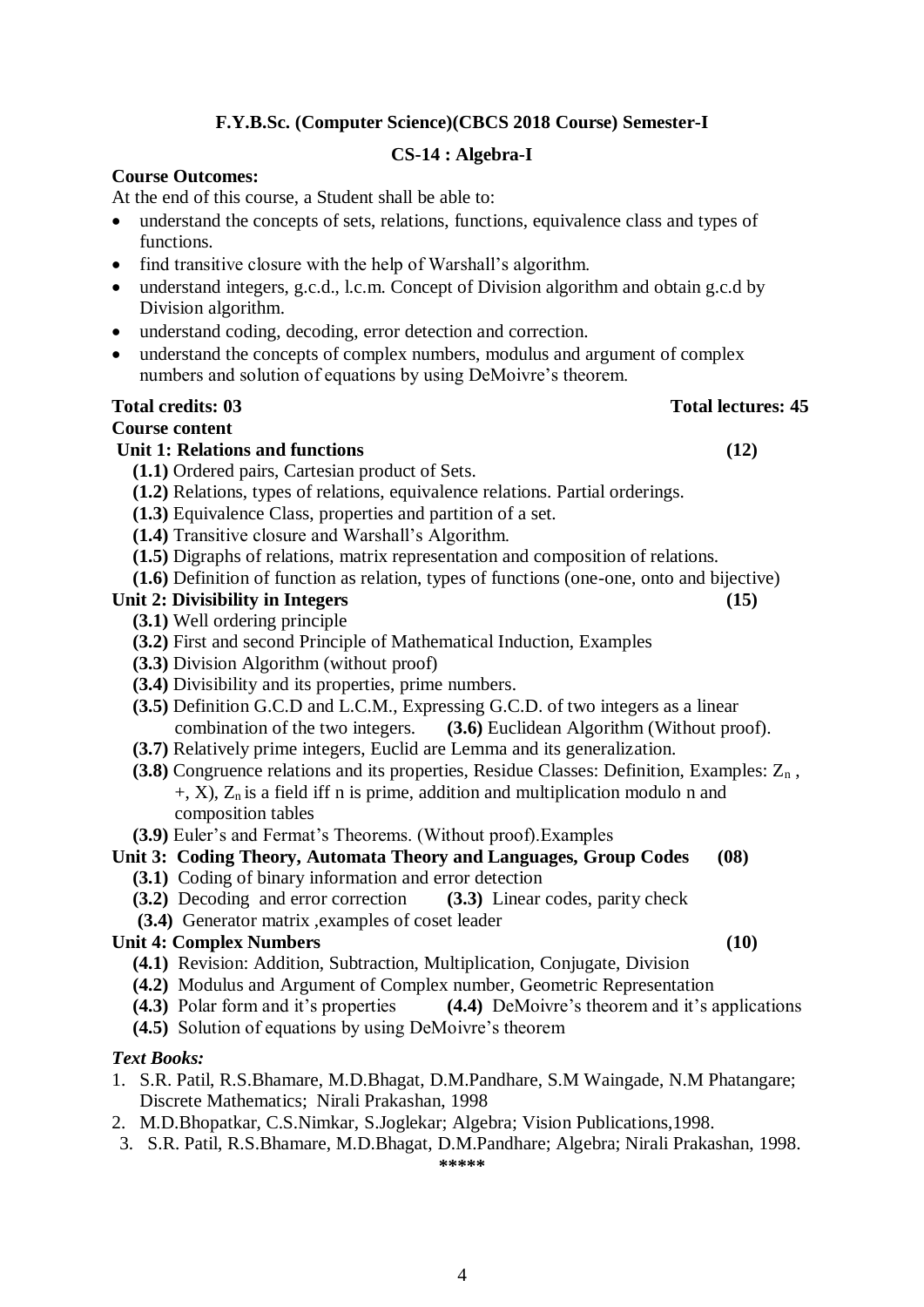# 5

### **F.Y.B.Sc. (Computer Science) (CBCS 2018 Course) Semester I**

### **CS-15 : Principles of Analog Electronics – I**

### **Course Outcomes:**

At the end of this course, a student shall be able to:

- study circuits in a systematic manner suitable for analysis and design.
- analyze the electric circuit using network theorems.
- reproduce the I-V characteristics of BJT and its biasing , JFET and MOSFET devices
- apply standard device models to explain/calculate critical internal parameters of semiconductor devices
- explain the behavior and characteristics of power devices such as SCR and UJT etc.

### **Total credits: 03 Total lectures: 45**

### **Course content**

### **1. Introduction to components (06)**

Resistors, Capacitors, Inductors and Transformers, Charging and discharging of capacitors, Growth and decay of current in L-R circuits, Growth and decay of voltage in C-R circuits, Simple numerical on the above

### **2. Network theorems (only statement and problems applied to DC ) (10)**

Revision of Ohm's law & Kirchoff's laws, Thevenin's theorem, Norton's theorem, Maximum power transfer theorem, Superposition theorem, (numerical problems with maximum two meshes)

### **3. Bipolar Junction Transistor (15)**

Bipolar Junction Transistor (BJT) symbol, types, construction, working principle, I-V Characteristics, parameters, specifications; BJT as an amplifier .Transitor amplifier configuarations - CB, CC and CE; Transistor biasing, Q-point; DC load line for a CE amplifier; Transistor as a switch; Simple numerical problems on biasing and DC load line.

### **4. Amplifier (04)**

Concept and definition of an amplifier, Classification based on frequency, coupling and operating point, Single stage RC coupled CE amplifier, Frequency response and bandwidth of RC coupled amplifier .

### **5. JFET and MOSFET (10)**

Working Principle of JFET and MOSFET, I/V Characteristics, Parameters, Application of JFET as a switch and as an amplifier, Numerical problems, comparison of JFET, MOSFET and BJT, Working principle of UJT and SCR, Application of UJT as relaxation Oscillator.

### **Reference Books**

- 1. Integrated circuits by Milliman.
- 2. Electronic Devices and circuits: A. Motorshed, Prentice Hall of India.
- 3. Basic Electronics:Bernard Grob, McGraw Hill Publication, 8th Revised Edition, 2010
- 4. Electronic Principles:Albert Malvino, David J Bates, McGraw Hill 7th Edition. 2012
- 5. Principals of Electronics: V.K. Mehta, S.Chand and Co.
- 6. A text book of electrical technology: B.L.Theraja, S.Chand and Co.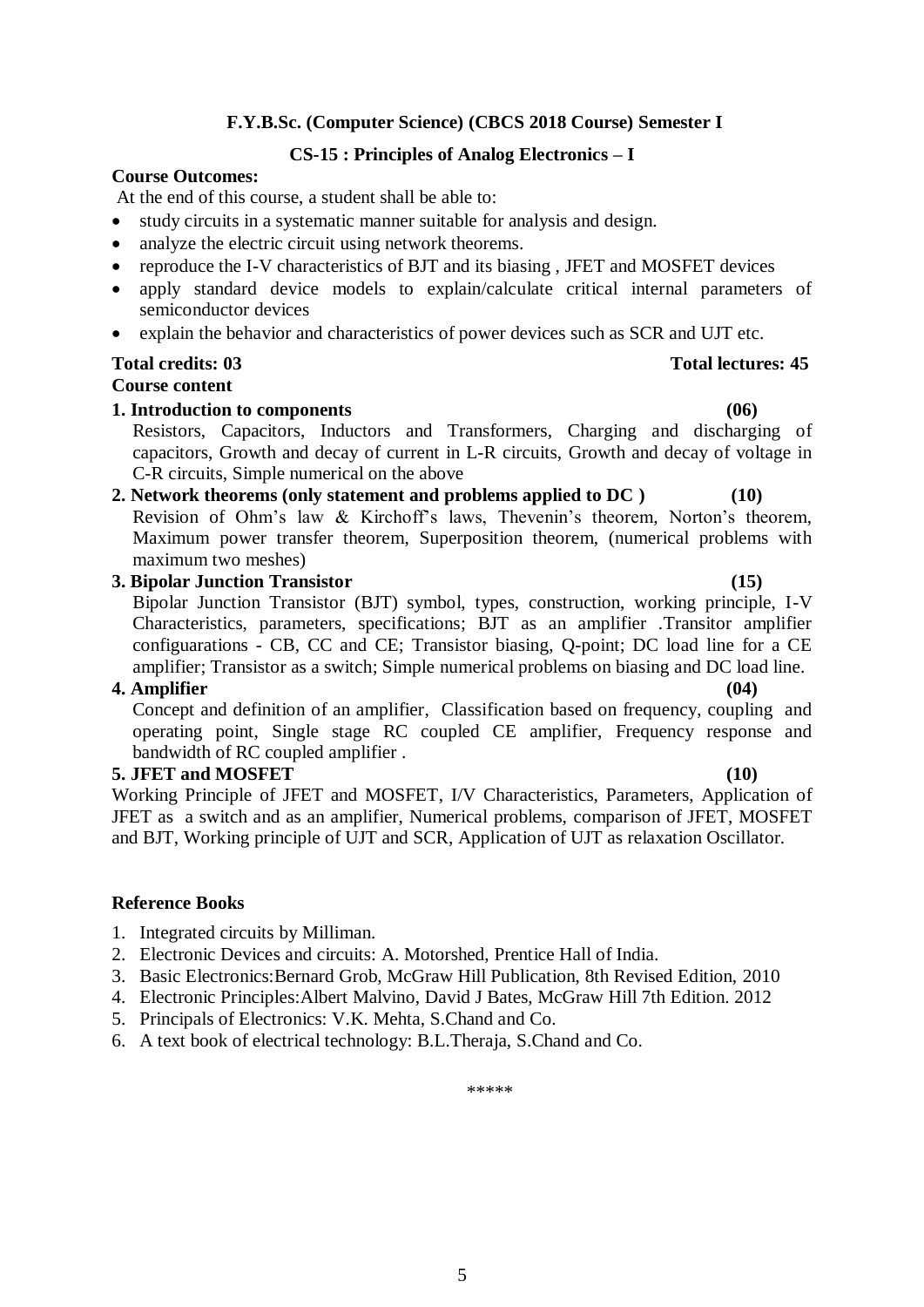### **F.Y.B.Sc. (Computer Science) (CBCS 2018 Course) Semester I**

### **CS- 16: Principles of Digital Electronics –I**

### **Course Outcomes:**

At the end of this course, a Student shall be able to:

- understand and represent numbers in powers of base and converting one from the other, carry out arithmetic operations
- understand basic logic gates, concepts of Boolean algebra and techniques to reduce/simplify Boolean expressions
- understand and implement Boolean algebra and K-maps
- analyze and design combinatorial as well as sequential circuits

### **Total credits:03 Total lectures: 45**

### **Course Content**

### **1. Number Systems And conversions (06)**

Binary, Octal , Decimal, Hexadecimal number systems; Inter conversions of number systems; BCD, Excess-3 code, Gray codes and Hamming codes; Error detection and correcting codes; Excess three code , One's and Two's compliment method; Examples

### **2. Logic gates And their Applications (15)**

Revision of different logic gates; Boolean algebra and a few identities; De-Morgan's  $I<sup>st</sup>$ and 2<sup>nd</sup> theorem; Interconversion of gates; Rules of binary addition and subtraction, subtraction using 1's and 2's complements; Half adder, full adder, Half subtractor, Full subtractor, Four bit parallel adder; Universal adder / subtractor, Digital comparator; Introduction to logic families; TTL NAND gate, input output parameters, tristate logic; Fan-in fan-out, propagation delay, noise margin

### **3. Boolean Algebra and Karnaugh maps (12)**

Boolean algebra rules and Boolean laws: Commutative, Associative, Distributive; AND, OR and Inversion laws; De Morgan's theorem, Universal gates; Min terms, Max terms, Boolean expression in SOP and POS form; conversion of SOP/POS expression to its standard SOP/POS form., Simplifications of Logic equations using Boolean algebra rules; Introduction to Karnaugh's map; Formation of Pair,Quad and Octet; Significance of Karnaugh Map; Simplification of 2,3 and 4 variables using K-Map

### **4. Multiplexers - Demultiplexers and Encoder –Decoder (12)**

Introduction to multiplexers and Demultiplexers; 2:1,Mux 4:1Mux, 8:1 Mux; Multiplexer Tree; 1:2Demux,1:4Demux,1:8Demux; Introduction to Encoders and decoders; Decimal to BCD encoder; BCD to 7 Segment Decoder; Study of IC 74147 and IC74138.

### **Reference Books:**

- 1. Digital Electronics: Jain R.P., Tata McGraw Hill
- 2. Digital Principles and Applications: Malvino Leach, Tata McGraw-Hill.
- 3. Digital Fundamentals: Floyd T.M., Jain R.P, Pearson Education

**\*\*\*\*\***

### 6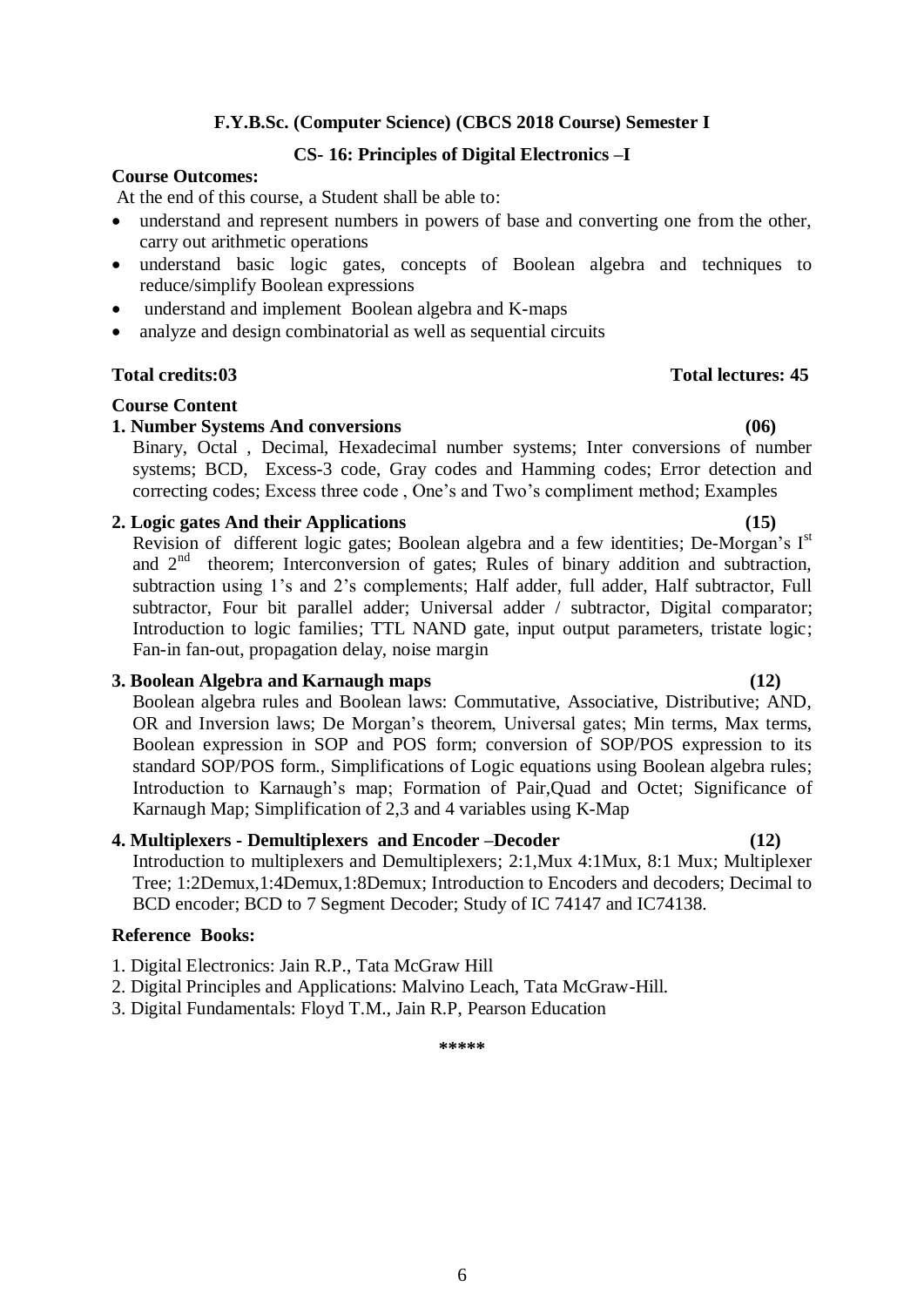### **F.Y.B.Sc.(Computer Science) (CBCS 2018 Course) Semester I**

### **CS PI : Computer Science Practical -I**

### **Total credits: 2**

### **Course outcomes:**

At the end of this course, a student shall be able to:

- enhance the fundamental concepts of RDBMS
- explore the knowledge about SQL environment
- work with operations of SQL

### **Course content**

### **Practical Examination**

- A) Internal Marks 40 : Completion of journal , attendance and involvement in activities.
- B) Semester examination: 60 Marks in One session of 3 Hrs .

60 marks Distribution: Practical work 50 marks and 10 marks for oral

### **List of Topics**

- 1. Create simple tables.
- 2. Create tables using various data constraints.
- 3. Create tables using existing tables.
- 4. Different forms of select statements
- 5. Queries using insert, delete statements.
- 6. Queries using Alter and Update statements.
- 7. Simple queries using functions & Set Operators.
- 8. Simple queries using mathematical functions and Date functions

### **NOTE: At least 8 assignments must be performed.**

**Note: An Industrial visit should be arranged and report should be submitted at the end of academic year.**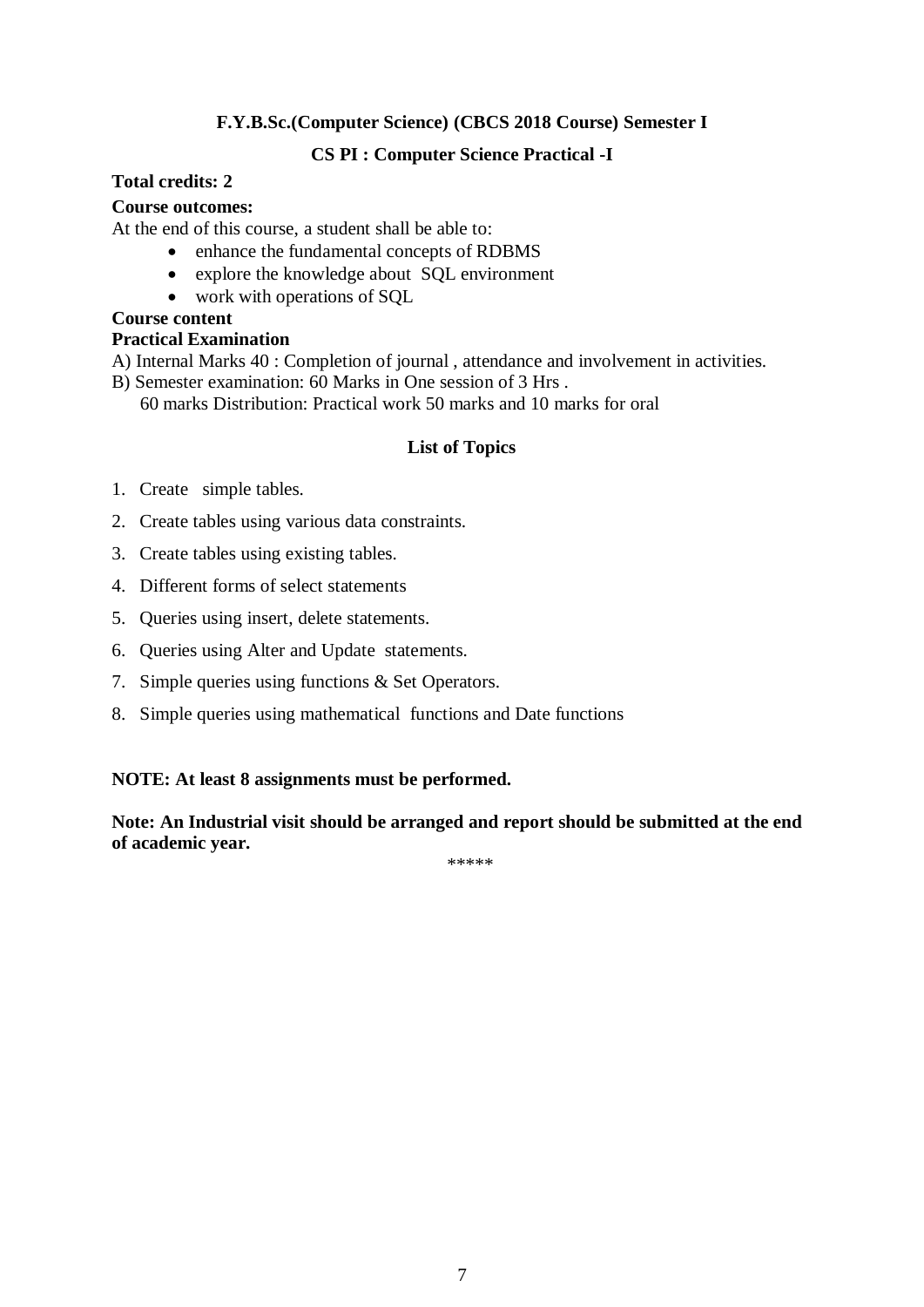### **F.Y.B.Sc. (Computer Science) (2018 Course) Semester I**

### **CS PII : Computer Science Practical -II**

### **Total credits: 2**

### **Course Outcomes**

After completion of this course, a student shall be able to:

- Understand the fundamental concepts of C language
- learn and implement control structures and functions
- design and implement simple C programs using loops and functions

### **Course content**

### **Practical Examination**

- A) Internal Marks 40 : Completion of journal , attendance and involvement in activities.
- B) Semester examination: 60 Marks in One session of 3 Hrs . 60 marks Distribution: Practical work 50 marks and 10 marks for oral

### **List of Topics**

- 1. Introduction to c programming environment.
- 2. Basic programs using c programming language including use of arthmatic operators, areas etc.
- 3. Program base on if statements,if---else and nested if else statements
- 4. Programs based on condition checking and Looping (e.g. inverting Number, checking whether number is prime, finding GCD and LCM etc.)
- 5. .Program based on switch case ,return and goto statements.
- 6. Program using Function
- 7. Program using recursion

### **NOTE : At least 8 assignments must be performed.**

\*\*\*\*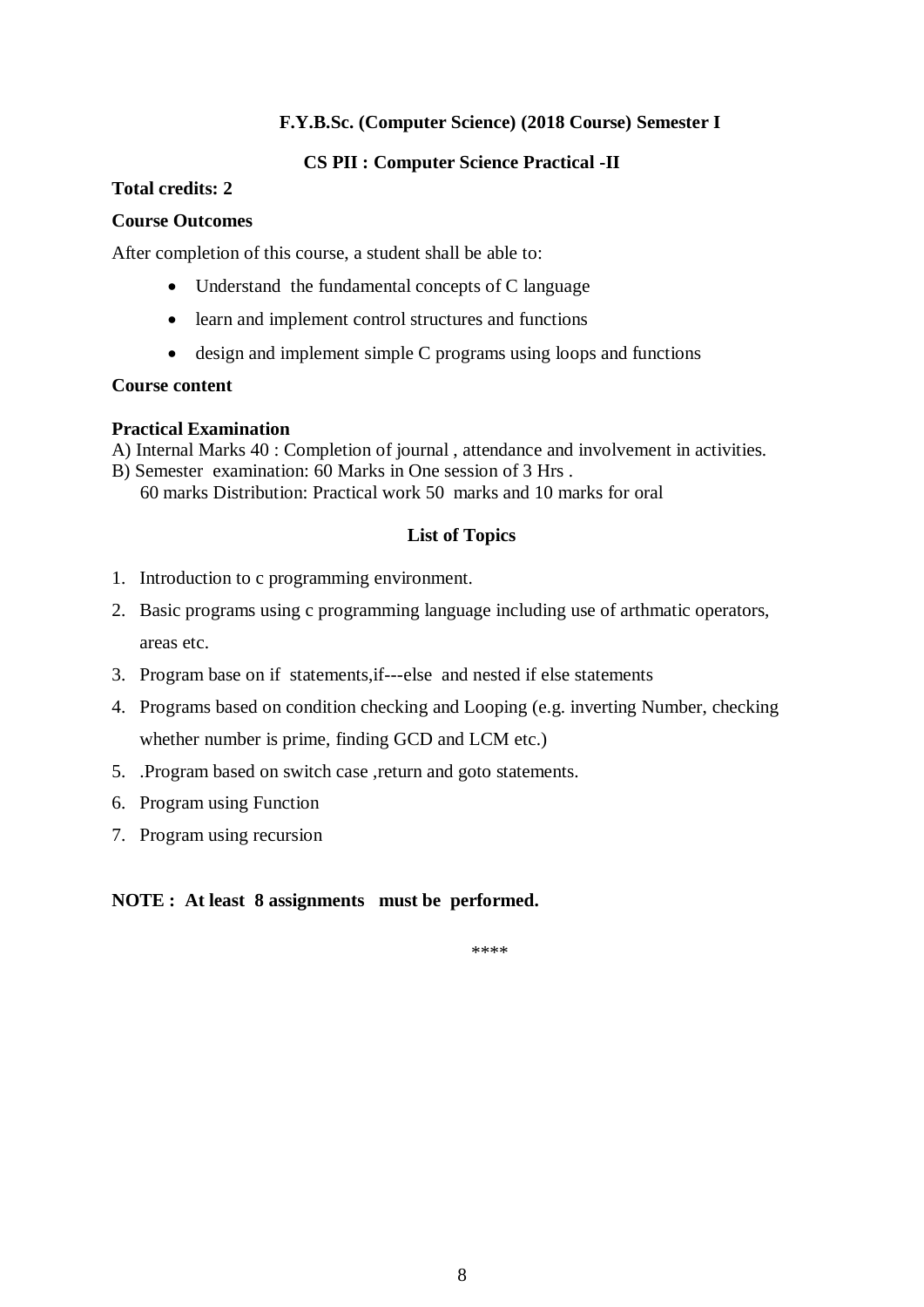### **F.Y.B.Sc. (Computer Science) (CBCS 2018 Course) Semester -I**

### **CS EI : Electronics Practical –I**

### **Total credits: 2**

### **Course Outcomes**

At the end of this course, a student shall be able to:

- use basic concepts for building various applications in Electronics.
- understand design procedures of different electronic circuits as per requirement.
- build experimental setup and test the circuits.
- analyze test results of given experiments.

### **Course content**

- $\triangleright$  One activity equivalent to 2 experiments by the student.
	- a. Electronics project
	- b. Documentation type experiments
	- c. Presentation/Seminar on Electronics /advanced topic/research topics.
- $\triangleright$  One activity equivalent to 2 experiments to be arranged by the teacher Arrange at least two practical demonstrations / Workshops /Industrial visit which will enhance quality and skills of the student.
- $\triangleright$  Examination will be conducted on 8 experiments as well as on activities

### **Practical Examination**

- A) Internal Marks 40: Completion of journal, attendance and involvement in activities.
- B) Semester examination: 60 Marks in One session of 3 Hrs. 60 marks Distribution: Practical work 50 marks and 10 marks for oral

### **Distribuition of 50 marks**

| Circuit diagram / flowchart and algorithm | 15 |
|-------------------------------------------|----|
| Connection / program                      | 10 |
| Demonstration and working explanation     | 10 |
| <b>Observation table</b>                  | 10 |
| Result analysis / conclusion              | 05 |
| <b>TI.</b> AFR 1                          |    |

### **List of Topics**

- 1. Identification of circuit components.
- 2. Use of CRO signal generators , power supplies and multimeters.
- 3. CRO for frequency ,phase and amplitude measurements.
- 4. Verification of KCL,KVL.
- 5. Verification of Thevenin's theorem.
- 6. Verification of Nortan's theorem.
- 7. Verification of maximum power transfer theorem.
- 8. Transistor as a switch.
- 9. FET characteristics.
- 10. SCR characteristics.
- 11. Study of logic gates.
- 12. Verification of De-Morgan's theorem and conversion of one gate to other
- 13. Study of potential divider biasing of BJT and its use in DC motor driving
- 14. Diode as half wave, full wave and bridge rectifier.
- 15. Study of output and transfer characteristics JFET/MOSFET
- 16. Study of I-V characteristics of UJT and Demonstration of UJT based relaxation oscillator.

**NOTE : At least 8 Practical's must be performed.**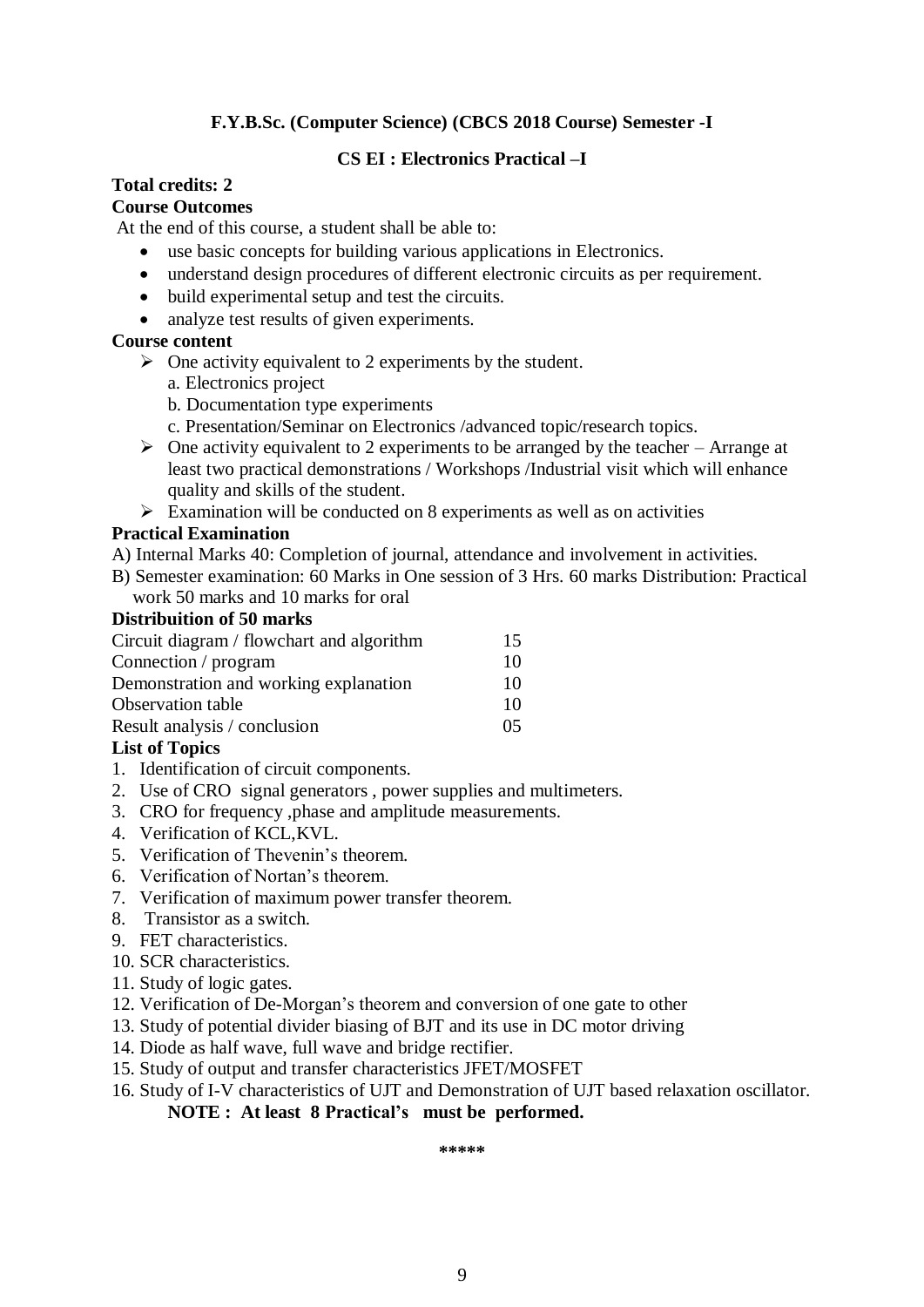### **F.Y.B.Sc. (Computer Science) (CBCS 2018 Course) Semester- I**

### **CS - 17 : Computer Oriented Statistical Techniques –I**

### **Course Outcomes**

At the end of this course, a student shall be able to:

- understand the importance and scope of statistics in various fields such as medical, management, economics, social science etc. & statistical organisation in India.
- know different types of data and its classification and graphs.
- know organisation and evaluation of different types of data and evaluation of summary

measure such as measures of central tendency, dispersion, skewness and kurtosis.

- understand bi-variable data, their organisation, evaluation and scatter diagram and their interpretations.
- understand correlation, regression, regression lines and their utility.

### **Total credits: 3 Total lectures: 45**

### **Course content**

### **Unit 1. Scope of Statistics and Data Condensation and Graphical Methods (12)**

- 1.1 Definations : Webseter's and Secrist's definition of Statistics
- 1.2 Importance of statistics
- 1.3 Scope of statistics : Industry, Goverment,. Computer science, social science,etc
- 1.4 Raw data, attributes and variables, discrete and continuous variables
- 1.5 General principles of classification of raw data
- 1.6 Construction of frequency distributionand cumulative frequency distribution, relative frequency distribution.
- 1.7 Graphical representation of frequency distribution : histogram,frequency polygon,frequency curve , ogive curve
- 1.8 Diagrammatic representation : simple bar, subdivided bar, pie diagram, use of MSexcel/ spreadsheet for domonstrating these diagram
- 1.9 Numerical problems

### **Unit 2.Measures of Central Tendency and Dispersion (12)**

- 2.1 Concept of central tendency
- 2.2 Criteria for good measures of central tendency
- 2.3 Arithmetic mean : definition for ungrouped and grouped data, combined mean, merits and demerits
- 2.4 Median: defination, formula for computation for ungrouped and grouped data, graphical methods, merits and demerits
- 2.5 Mode: definition, formual for computation for ungrouped and grouped data, merits and demerits
- 2.6 Use of appropriat average
- 2.7 Quartiles: defination, formulae for grouped data
- 2.8 Concept of dispersion and measures of dispersion
- 2.9 Absolute and relative measure of dispersion
- 2.10 Range: definition for ungrouped data, merits and demerits
- 2.11 Variance: definition for ungrouped and grouped data, combined Variance for two groups, merits and demerits
- 2.12 Standard deviation: definition for ungrouped and grouped data, Coefficient of variation
- 2.13 Numerical problems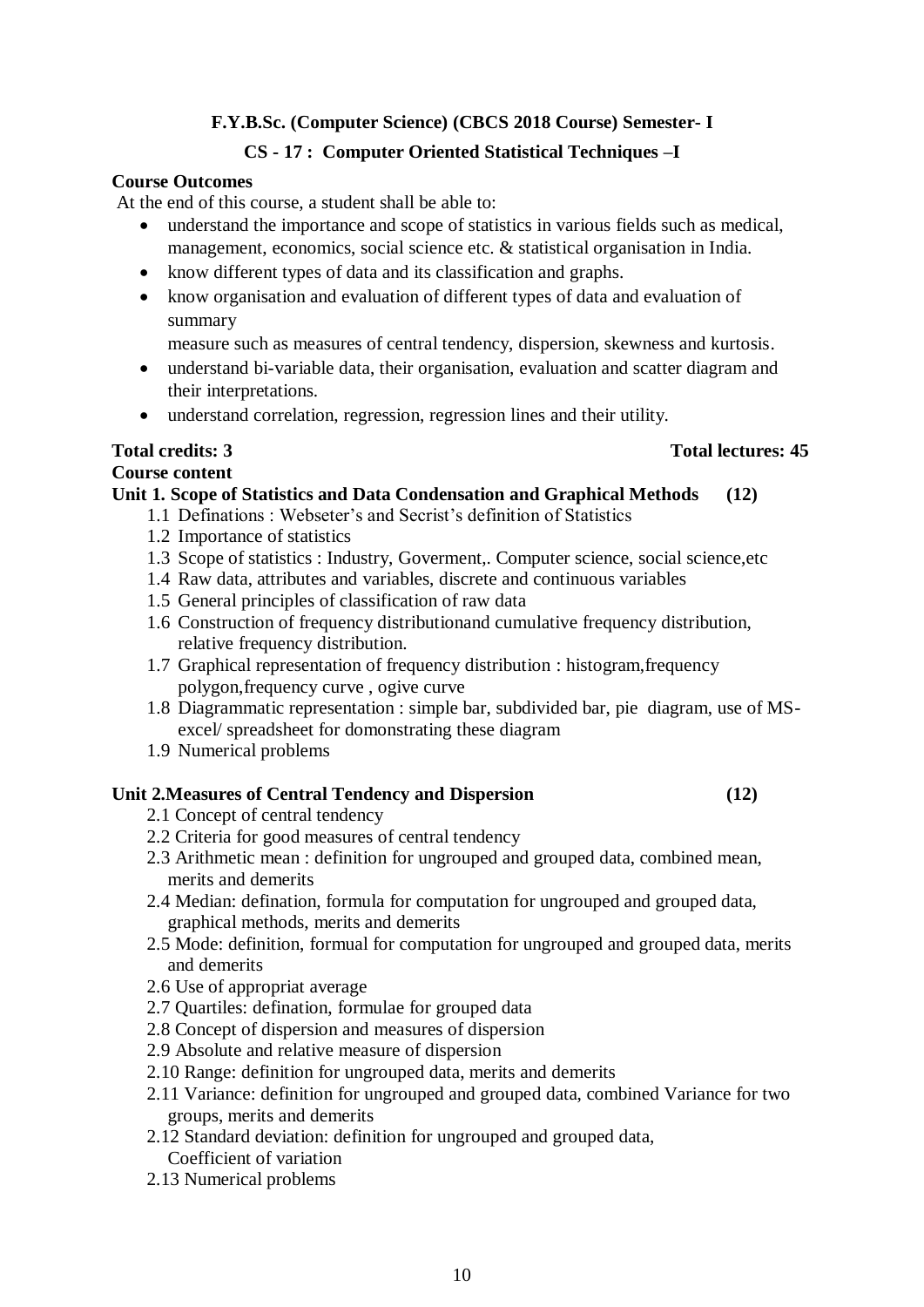**Unit 3. Moments and Measures of Skewness and Kurtosis (11)**  3.1 Raw and central moments: definition, for ungrouped and grouped Data (only up to first 4 moments) 3.2 Relation between central and raw moments 3.3 Idea of symmetric frequency distribution, skewness of a frequency distribution, positive and negative skewness, empirical relation between mean, median and mode 3.4 Pearson's and Bowley's coefficients of skewness 3.5 Idea of kurtosis for a frequency distribution 3.6 Measures of skewness and kurtosis based on moments 3.7 Numerical problems **Unit 3. Correlation and Regression (for ungrouped data) (10)** 4.1 Bivariate data : scatter diagram 4.2 Concept of correlation, positive correlation, negative correlation 4.3 Karl Pearson's cofficient of correlation ( r) 4.4 Limits of r,  $-1 \le r \le 1$ , and interpretation of r

4.5 Concept of regression, cause and effect relation

4.6 Properties of regression coefficient :  $b_{xy}$   $b_{yx} = r^2$ ,  $b_{xy}$   $b_{yx} \le 1$ ,

 $bxy = r\sigma_x/\sigma_y$ , and  $bxy = r\sigma_y/\sigma_x$ 

4.7 Numerical problems

### **Books Recommended**

- 1. Hogg R. V. and Craig, R. G. Introduction to Mathematical Statistics.
- 2. Hoel. P. G. Introduction to Mathematical Statistics.
- 3. Feller. W Introduction to probability Theory and it's Applications. Vol –I
- 4. Mood A. M., Grabill, F. A. Boes D. C. Introduction to Theory of Statistics.
- 5. Meyar P. L. Introduction to Probability and Statistical Applications.
- 6. Goon, Gupta and Das Gupta Fundamentals of Statistics Vol I & II
- 7. S. P. Gupta Statisticalmethods.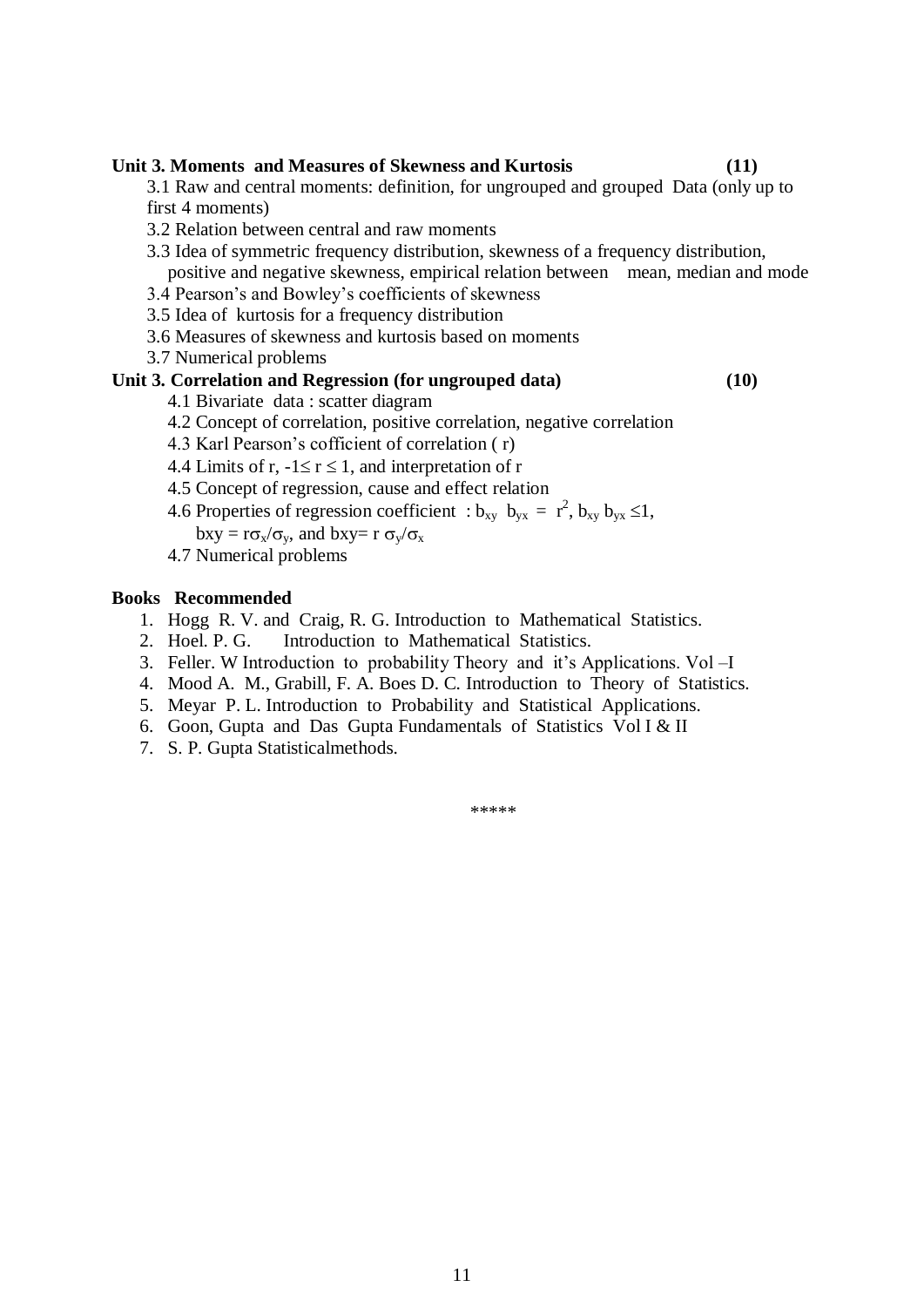### **F. Y. B. Sc.(Computer Science) (CBCS 2018 Course) Semester – I**

### **CS 18: Compulsory English – I**

### **Course Outcomes:**

At the end of this course, a student shall be able to:

- get exposed to the prose passages, poems and communicative grammar skills
- read and interpret the various types of texts on their own and discuss them among peers
- communicate effectively by developing their proficiency in language
- understand their language abilities and facilitate them to with the necessary online  $\&$ offline resources

# **Course Content:**

### **Total Credits: 03 Total Lectures: 45**

### **Prescribed Text:** *Views & Visions: An English Course book for Undergraduates by* Orient BS **Prose:**

| 2.      |                                                             | Rashtrasant Tukdoji Maharaj<br>Max Eastman |                                    | <b>Towards Universal Brotherhood</b><br>Buddha, 'The Enlightened One' |       |  |
|---------|-------------------------------------------------------------|--------------------------------------------|------------------------------------|-----------------------------------------------------------------------|-------|--|
|         | 3. How Wealth Accumulates and Men Decay George Bernard Shaw |                                            |                                    |                                                                       |       |  |
|         | 4. The Romance of a Busy Broker                             |                                            | O. Henry                           |                                                                       |       |  |
| 5.      | Kalpana Chawla                                              |                                            | Anonymous                          |                                                                       |       |  |
| Poetry: |                                                             |                                            |                                    |                                                                       |       |  |
|         | 1. Where the Mind is Without Fear                           |                                            | Rabindranath Tagor                 |                                                                       |       |  |
|         | 2. A Psalm of Life                                          |                                            | H.W. Longfellow                    |                                                                       |       |  |
|         | 3. Mirror                                                   |                                            | Sylvia Plath                       |                                                                       |       |  |
|         | 4. Lord Ullin's Daughter                                    |                                            | <b>Thomas Cambell</b>              |                                                                       |       |  |
|         | 5. Curious Mishaps                                          |                                            | Vikram Seth                        |                                                                       |       |  |
|         | <b>Grammar, Usage and Composition:</b>                      |                                            |                                    |                                                                       |       |  |
|         | 1. Articles                                                 | 2.                                         | Prepositions                       | 3.                                                                    | Tense |  |
|         | 2. Kinds of Sentences                                       | 5.                                         | <b>Transformation of Sentences</b> |                                                                       |       |  |

**(Note:** All the units as covered in the prescribed text.)

**\* \* \***